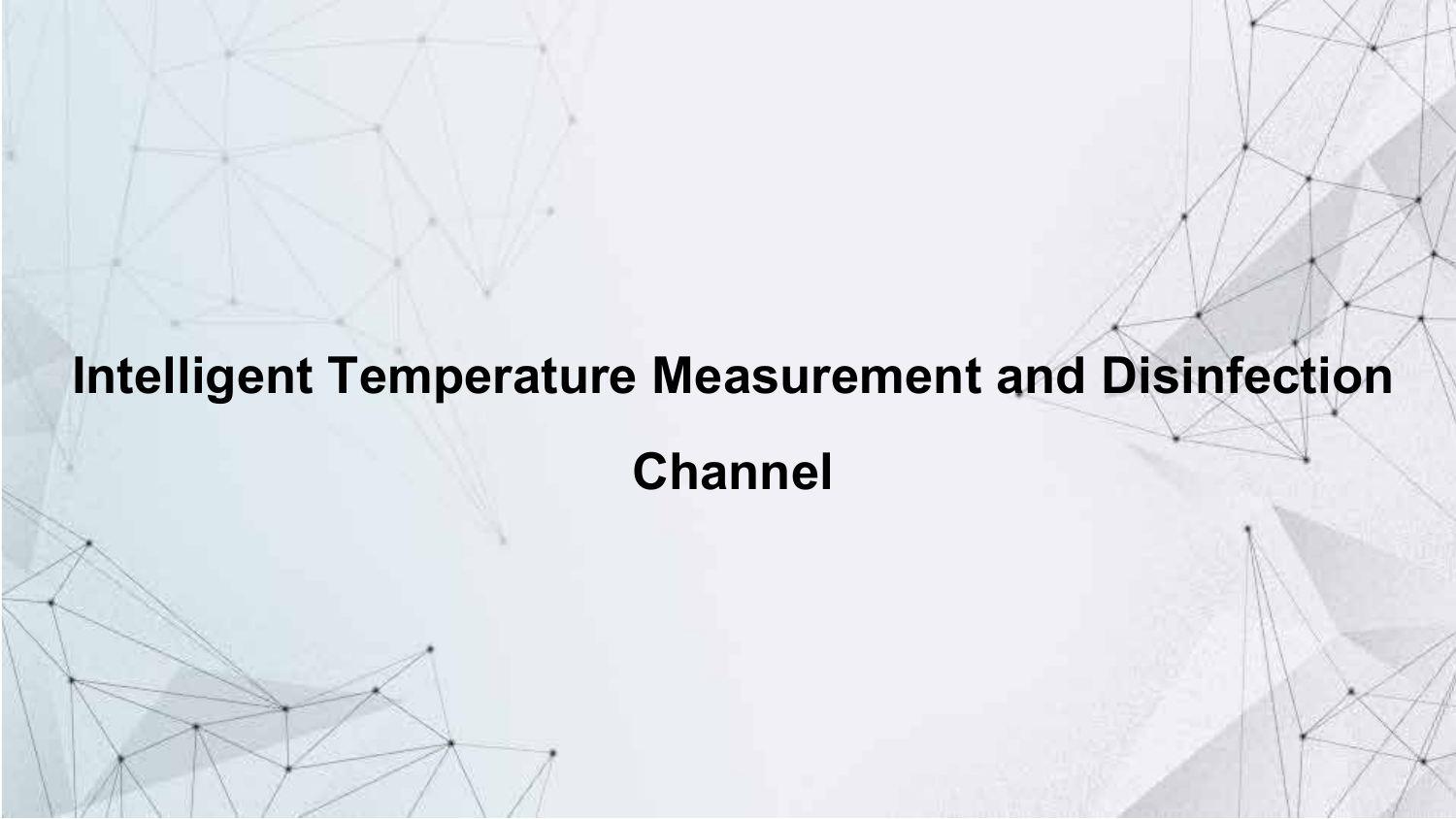**10S testing temperature and disinfecting**,**Obtain safe work and home living**

Intelligent temperature measurement and disinfection channel

**This product is used for face recognition, temperature detection and spray disinfection in public area** Comes with

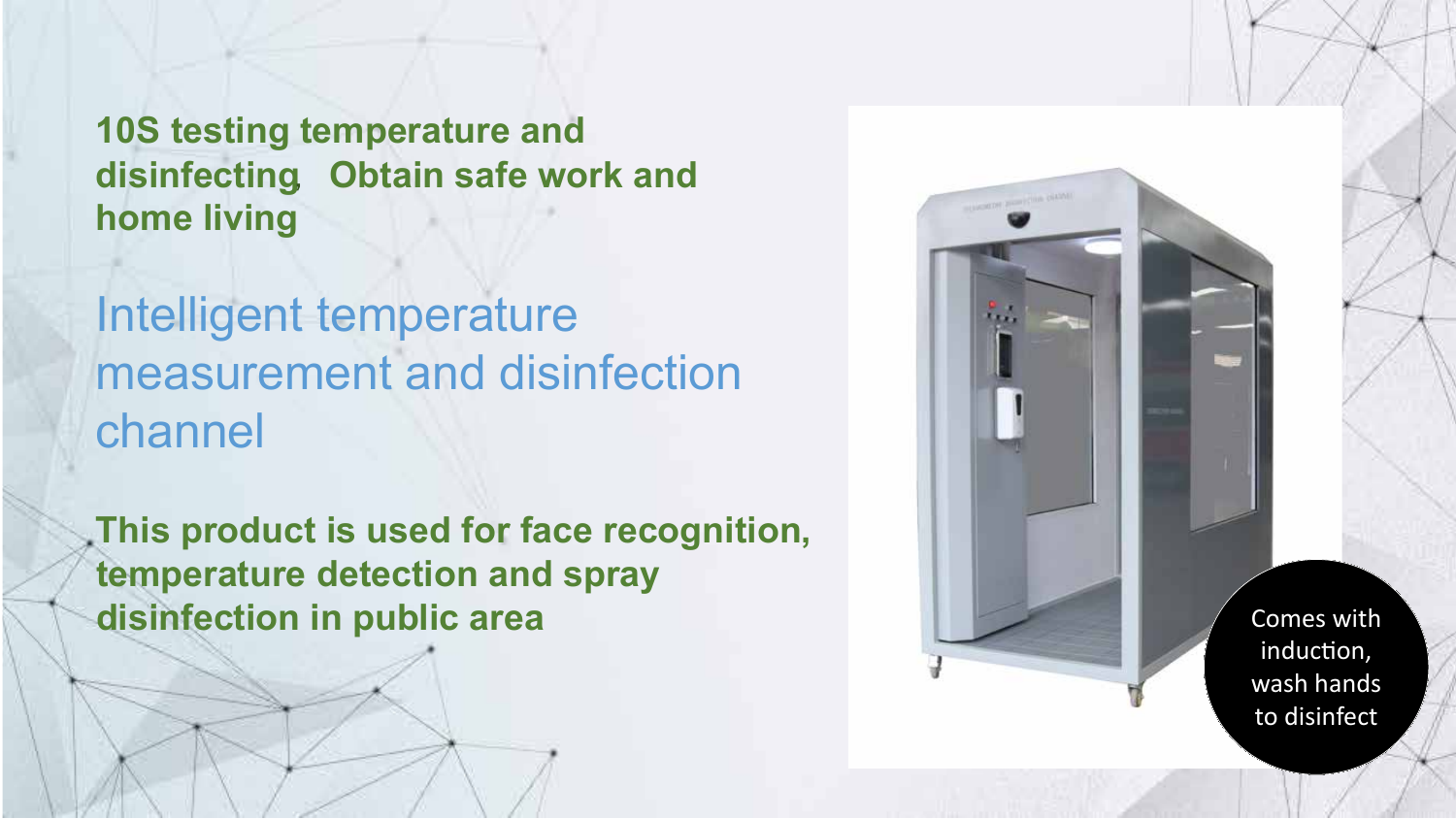#### **Area of Applications**

Now all industries have to resume work and production, the economy cannot stagnate, and people need to travel, so the question comes: how to effectively disinfect and prevent epidemics?

LH Intelligent temperature measurement and disinfection channel is able to applied to all kinds of public area

 $\checkmark$  Hospitals  $\checkmark$  Schools  $\checkmark$  Communities  $\checkmark$  Factory  $\checkmark$  Hotels  $\checkmark$  Bank  $\checkmark$  Shopping Malls Super Market **Construction Sites** 

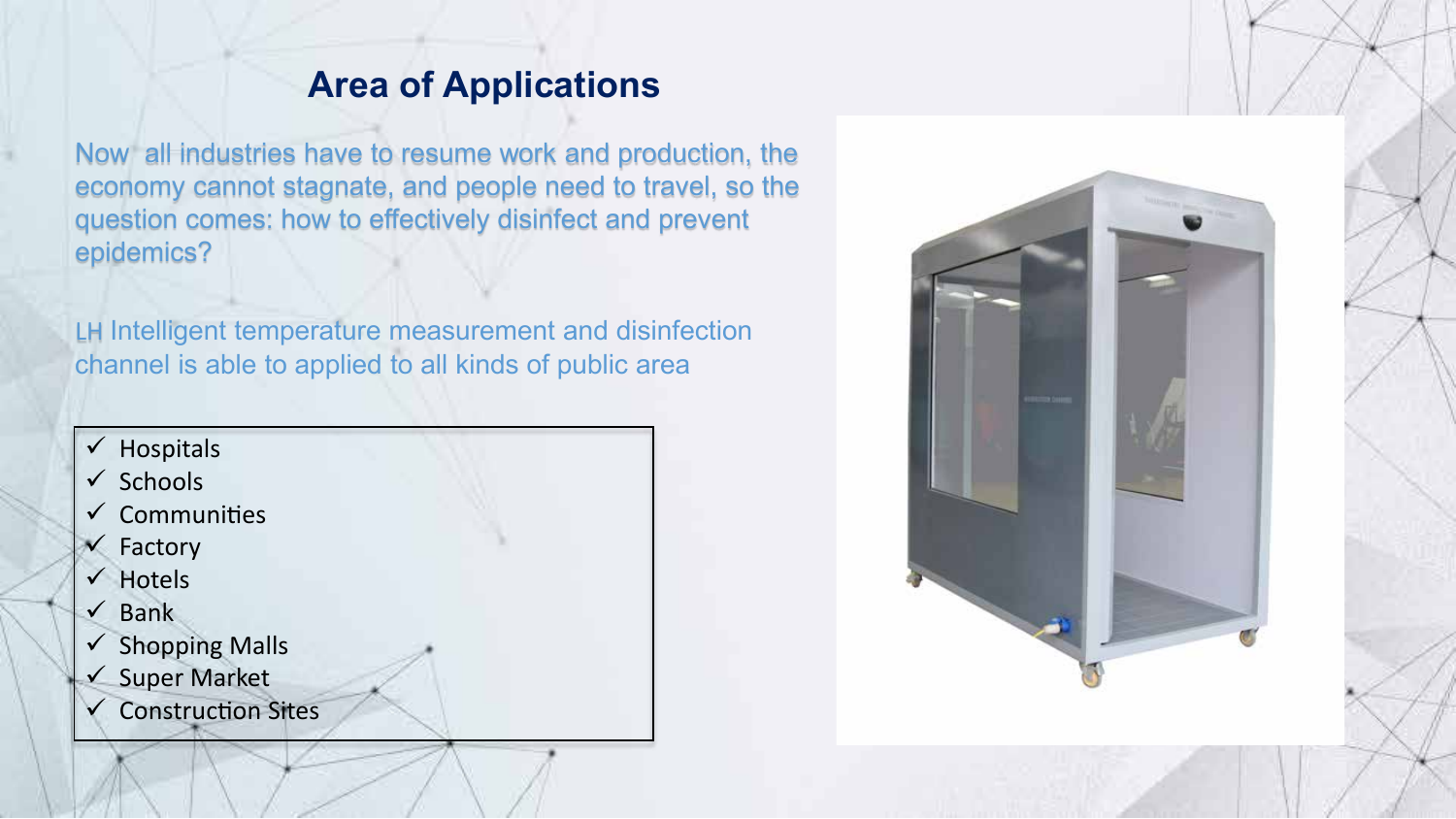#### **Non-contact accurate temperature measurement**

- Digital temperature measurement face recognition access control terminal
- Support human body temperature detection and temperature display, temperature measurement accuracy  $\leq \pm 0.2$  °C, temperature measurement range 25 °C -45 °C.
- Language: English





temperature alarm



Normal body temperature



- Automatic alarm when human body temperature is higher than 37.3 ℃ (customizable temperature value)
- Supports automatic alarm for abnormal body temperature, and the detection result is output within 1 second.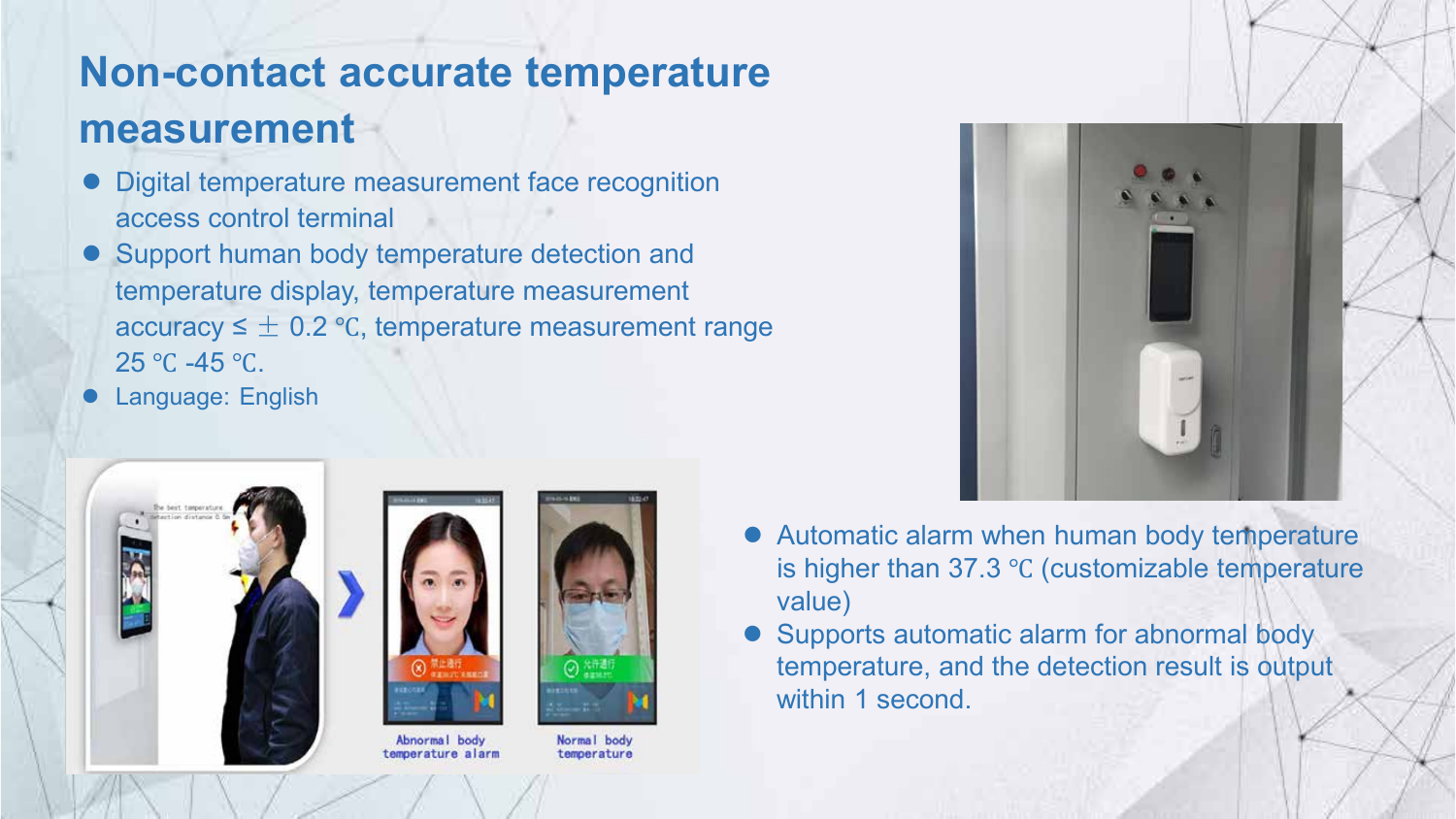### **Triple disinfection**



Non-contact alcohol disinfection

- Special non-contact alcohol sterilizer for hands,
- non-contact induction spray, safe and hygienic, which can effectively sterilize the hands.

Food grade intelligent induction disinfection

- Quick disinfection of virus in the disinfection area
- food-grade disinfectant, safe and reliable
- can effectively kill various germs, intelligent induction spray, without manual operation.



#### Foot disinfection

 Foot dust removal function, middle disinfection channelcontaining disinfectant carpets, can be sterilized through the soles of personnel, the elimination feet clean corner.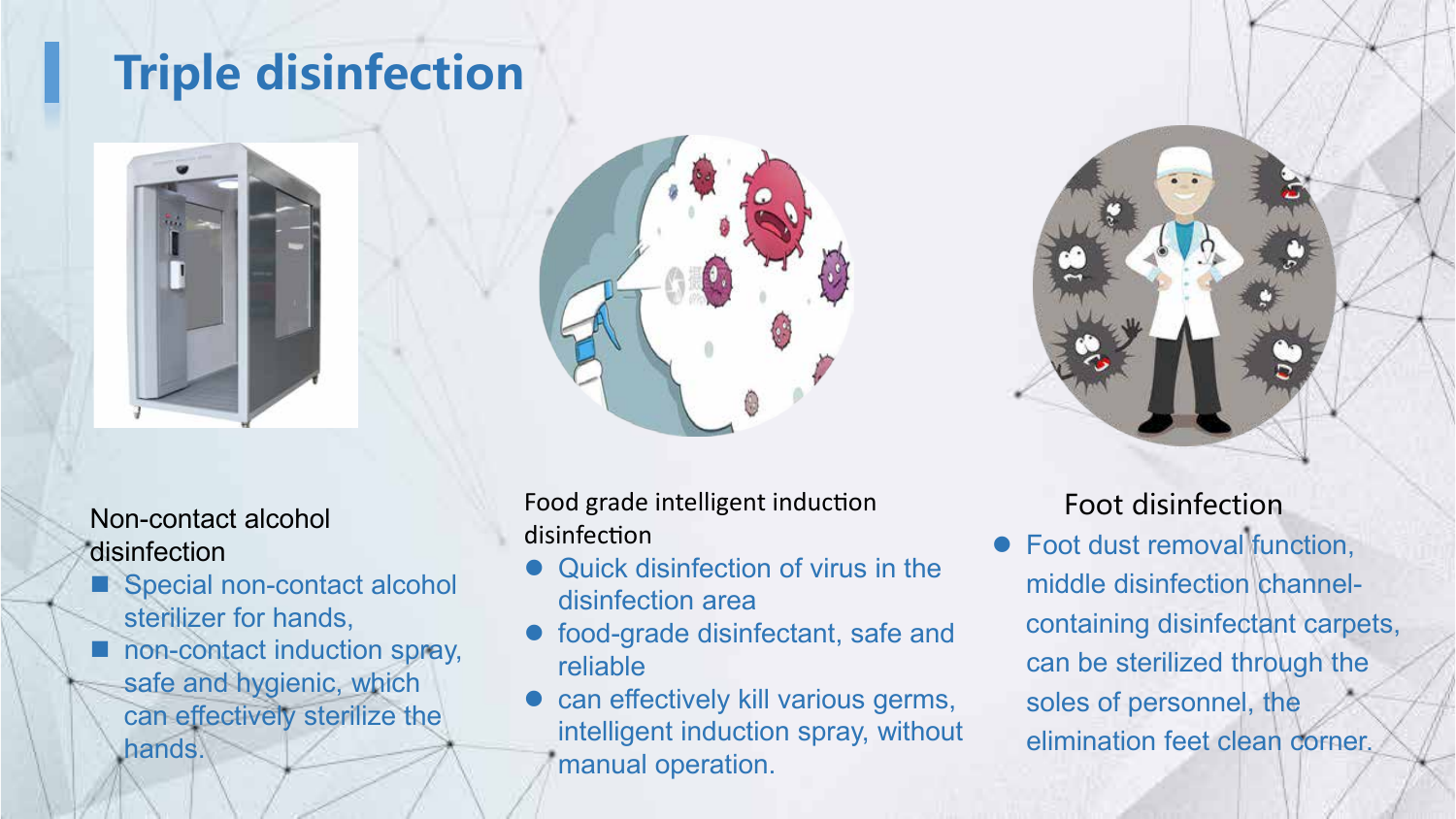## **Data information**

Temperature measurement area length:640mm

- ▶ Sensing Method: Face recognition
- $\triangleright$  Body temperature sensing method: Thermal image
- Body temperature collection distance: 50cm
- Body temperature collection position: Fore-head (non-contact)
- Body temperature collection accuracy:≤±0.2degree
- Body temperature test range: 25℃ 45℃
- Body temperature test time: 1 second
- Temperature display panel: 8-inch
- Body temperature detection output:

The body temperature is normal, the screen displays the

temperature value, and the mark is blue

issued

The body temperature is abnormal, the screen shows that the temperature is over the standard, the mark is red, and an alarm is



#### 2.2(L)\*1.2(W)\*2.2(H)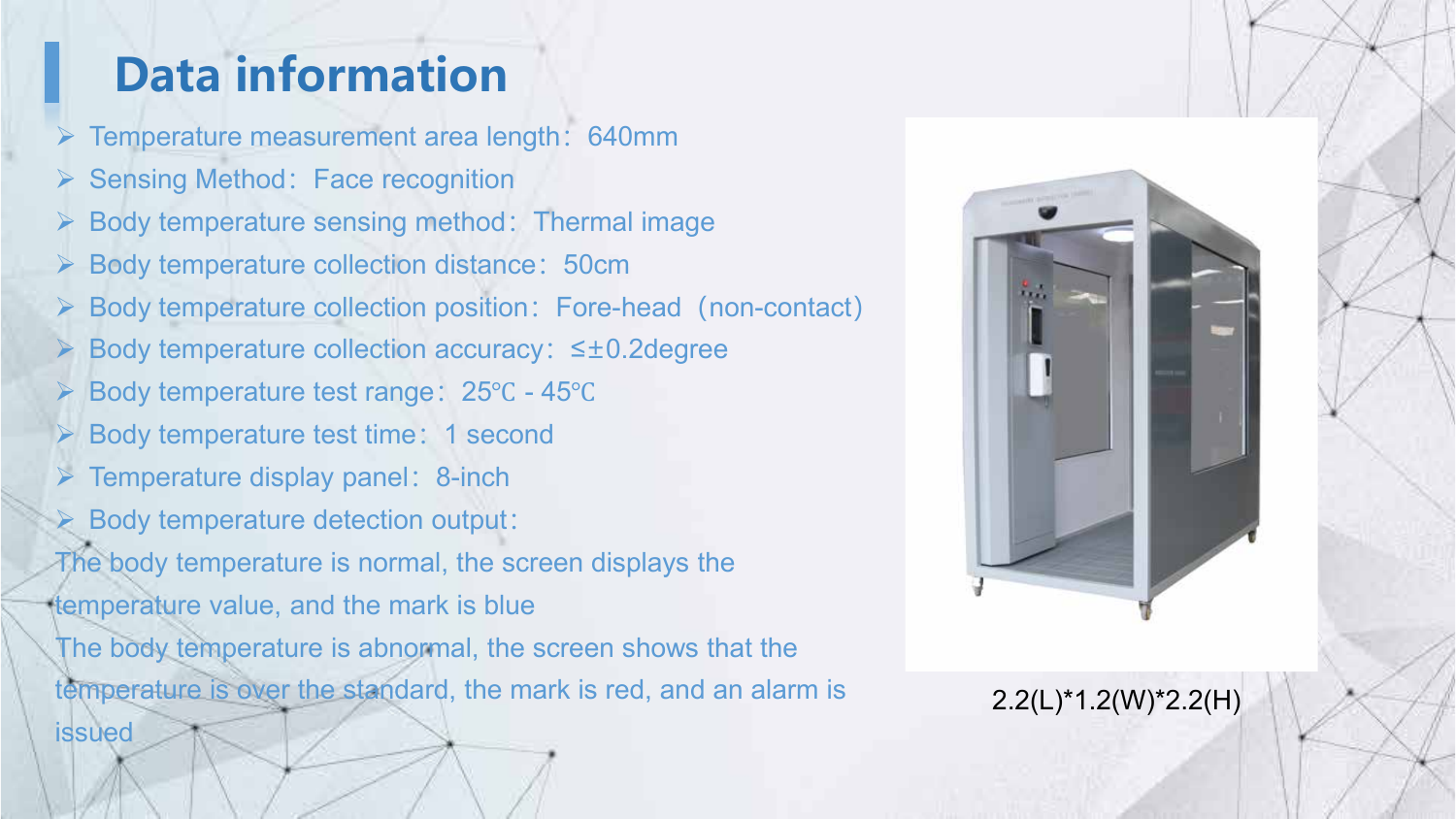#### **Advantages**

 $\triangleright$  Face recognition, alarm interception at the first time.

- $\triangleright$  Infrared human body temperature measurement, sound and light alarm, high accuracy.
- $\triangleright$  Pad version Smart display.
- $\triangleright$  Hand wash intelligent spray disinfection, effective sterilization and high safety.
- $\triangleright$  Automatic induction of ultrasonic fog, energy saving and high efficiency.
- $\triangleright$  Balanced spray box to reduce throttling without hurting facial organs, Sole disinfection . :

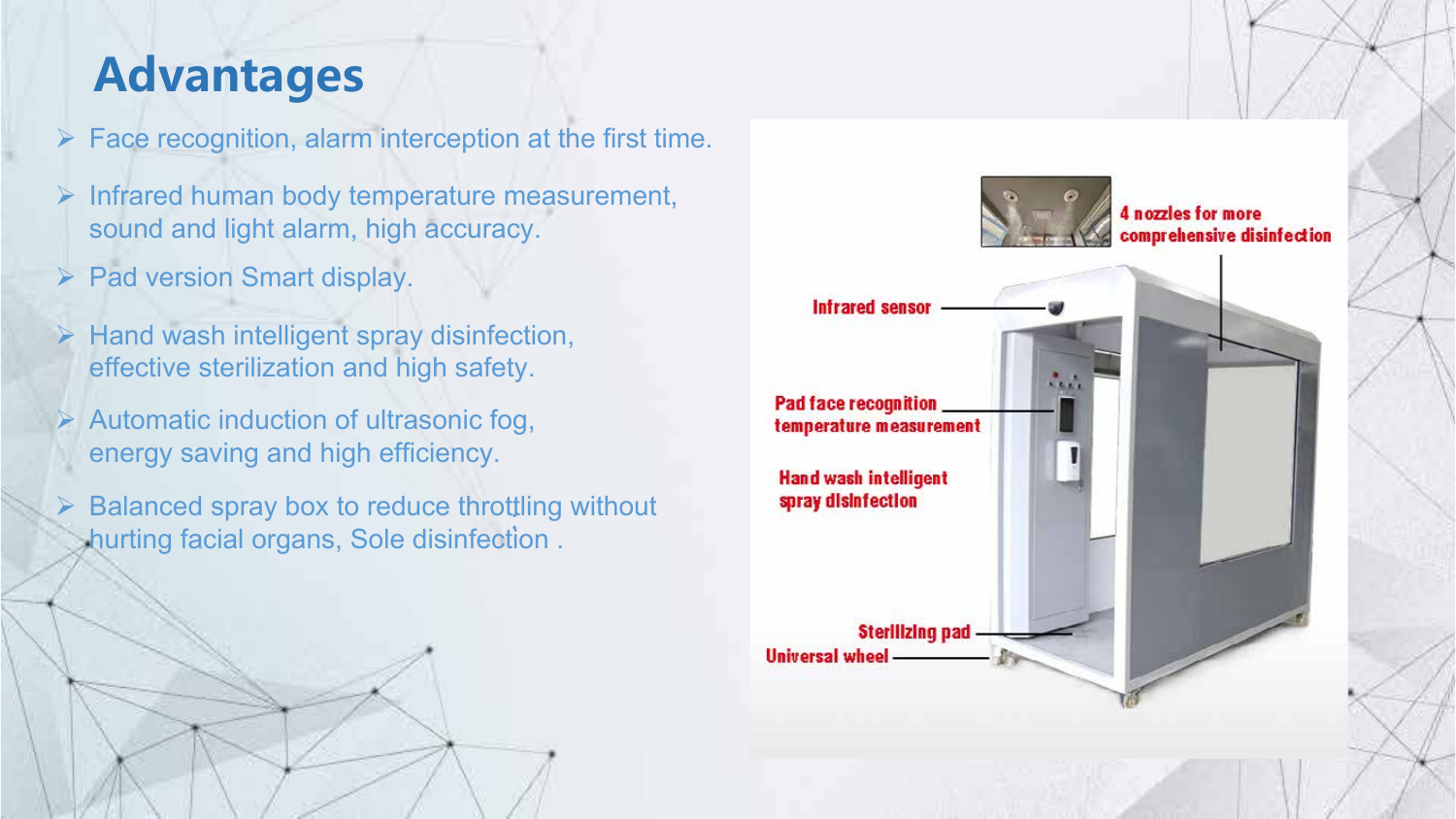## **Specification**

| Model        |                      | Fog making method    | Ultrasonic atomization                    | Body temperature collection time | $2\mathrm{s}$                          |
|--------------|----------------------|----------------------|-------------------------------------------|----------------------------------|----------------------------------------|
|              |                      | Spray efficienty     | $3 - 6$ KG/H                              | Temperature                      | 23.4digitaltube                        |
|              | $TD - 600$           |                      |                                           | Display                          | Or 8inchLD                             |
|              |                      |                      |                                           | pannel                           |                                        |
|              |                      | Spay control method  | Microwave induction start and delay stop, | Temperature                      | $0.2$ degree                           |
|              |                      |                      | four spray ports in total                 | Error                            |                                        |
|              |                      |                      |                                           | range                            |                                        |
| Size         | Temperature          | Spray tank           | 20L                                       | Body temperature range           | $20-50$ degrees                        |
|              | measuring            | capacity             |                                           |                                  |                                        |
|              | hand cleaning device |                      |                                           |                                  |                                        |
|              | 220*120*230cm        |                      |                                           |                                  |                                        |
| Voltage      | AC110/230V           | Disinfectant Type    | 100-400ppmChlorine dioxide dilution       | Rain-proof functino              | Equipment housing with rain protection |
|              |                      |                      | solution,                                 |                                  |                                        |
|              |                      |                      | 200ppMDiluted solution of hypochlorous    |                                  |                                        |
|              |                      |                      | acid                                      |                                  |                                        |
| Power        | 900W                 | Hand<br>disinfection | Independent area induction spray type     | Sound                            | $\triangleleft$ 6dB                    |
|              |                      | method               | disinfectant                              |                                  |                                        |
| Ambient      | 0-50C                | Temperature sensing  | Infrared thermal image                    | Temperature collection distance  |                                        |
| temperature  |                      | method               |                                           |                                  |                                        |
| Material     | Cold rolled plate    | Spectral range       | $8 - 4$ um                                | Spray channel length             | 150cm                                  |
| Disinfection | Automatic induction  | Body<br>temperature  | Face<br>fore hend,<br>recognition,        | Alarm method                     | Red and green alarm indication         |
| method       | injection            | collection method    | $wrist$ (non contact)                     |                                  |                                        |